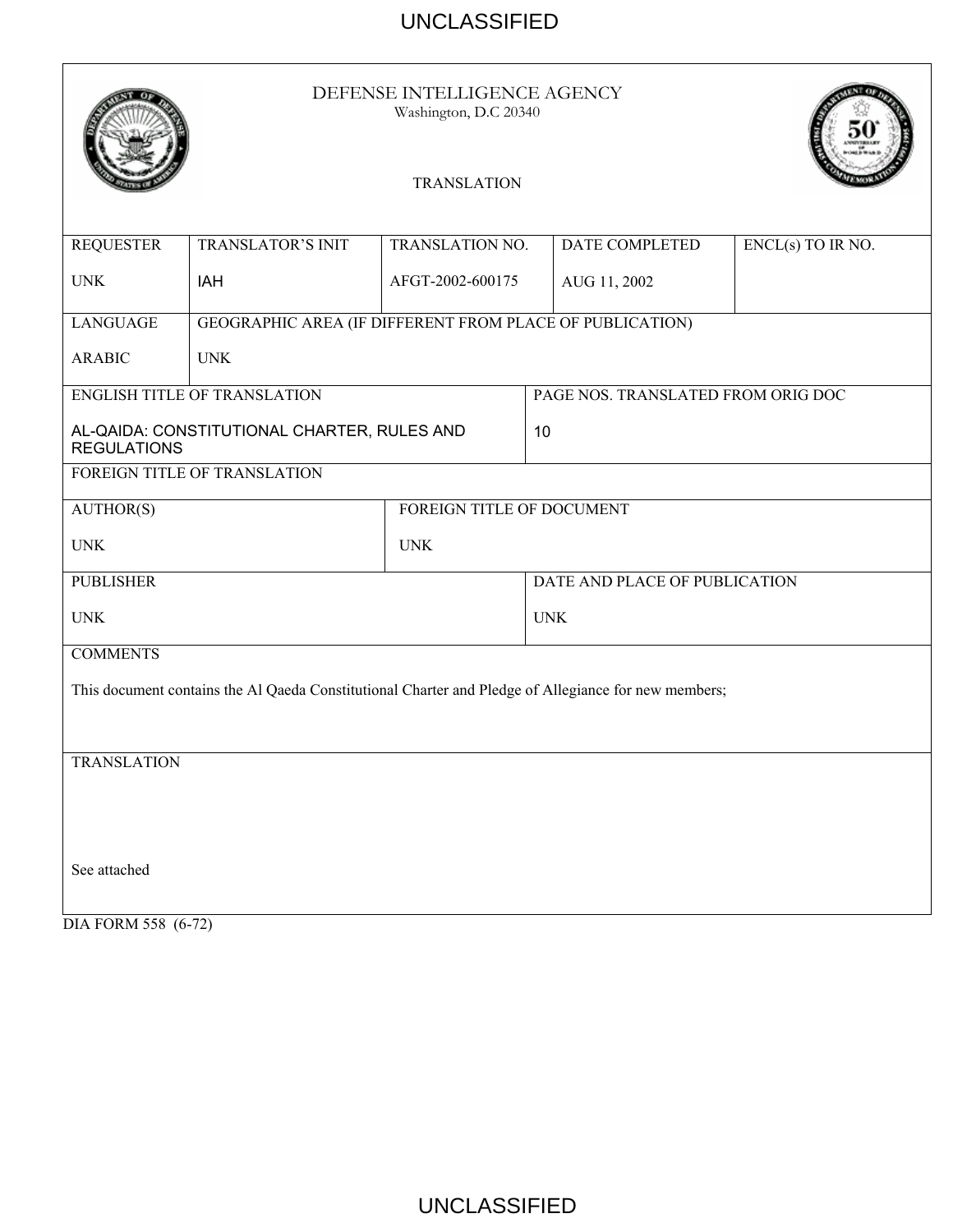#### **Full Translation:**

Page 1 In the name of Allah, the Most Benevolent, ever Merciful Praise Allah, and prayer and peace upon the Messenger sent by Allah Al Qaeda

Take refuge in Allah from the accursed Satan

"So, fight them till all opposition ends, and obedience is wholly A l l a h ' s". Al Anfal/The Spoils of War [Sura 8], verse 39

"If they break their pledge after giving their word and revile your faith, fight these specimens of faithlessness, for surely their oaths have n o s a n c t i t y : the y m a y h a p pil y d e s i s t." Al Taubah/Repentance [Sura 9], verse 12

"Fight them so that Allah may punish them at your hands, and put them to shame, and help you against them, and heal the wounds of the hearts of the believers, And remove the anger from their breasts; for Allah turns to whosoever desires. Allah is all-knowing and all-wise." Al Taubah/Repentance [Sura 9] verses 14 and 15 UNCLASSIFIED<br>t, ever Merciful<br>ne Messenger sent by Alla<br>ition ends, and ol<br>[Sura 8], verse 39<br>fter giving their<br>of faithlessness,<br>lydesist." Al Taubah<br>ypunish them at<br>st them, and heal<br>ethe anger from<br>Allah is all-know<br>and

"What has happened to you, O believers, that when you are asked to set out in the cause of Allah your feet begin to drag? Do you find the life of the world so pleasing that you forget the life to come? Yet the profit of the life of this world is but meager as compared to the life to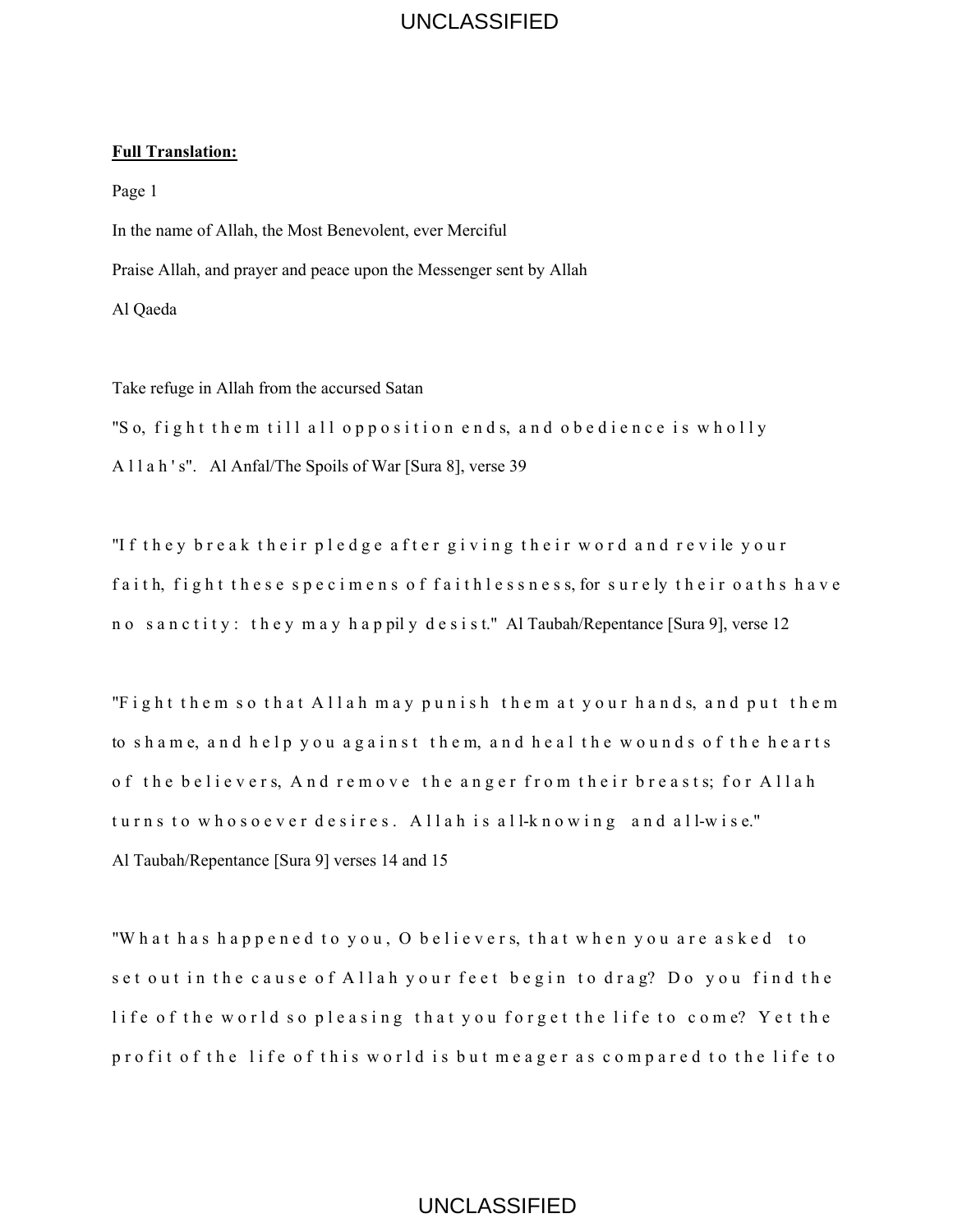c o m e." Repentance [Sura 9] verse 38. [TR. The Ahmed Ali translation of the Qur'an (1994) was followed for Qur'anic verses.]

Al Qaeda:

An Islamic Group, its only mission is Jihad, because Jihad is one of the basic purposes for which Al Qaeda personnel come together. In addition, they perform other Islamic duties if possible. Jihad will take precedence over other duties in case of interference. UNCLASSIFIED<br>TR. The Ahmed Ali tran:<br>d, because Jihad is one of<br>on, they perform other Isla<br>erference.<br>ed people in general and ir<br>ing on Al Qaeda policies<br>and goals, as have been e<br>ther command without ret<br>h another Islam

Its belief:

The belief of the Sunnite and the assembled people in general and in detail, and following the traditions of the noble ancestors.

Page 2

Goals of Al Qaeda:

The victory of the mighty religion of Allah, the establishment of an Islamic Regime and the restoration of the Islamic Caliphate, God willing.

Al Qaeda work parameters:

International and in gradual stages, depending on Al Qaeda policies.

Conditions for admission into Al Qaeda:

1.) The compliance with Al Qaeda beliefs and goals, as have been explained previously.

2.) Subordination and obedience to the higher command without rebellion against God's way.

3.) It is forbidden to have membership with another Islamic Group beside Al Qaeda membership.

4.) Operation Security.

5.) Good physical fitness (except in administration ( [sic]

6.) The candidate must not be suspected of lacking religion, fairness and morality.

7.) Taking the pledge of allegiance.

Articles and Instructions of Al Qaeda

Firstly : Duties

- 1 It is important and religiously rightful to keep Al Qaeda united. That will come by fearing God in private and in public. The mighty Allah said, "Who fears Allah, Allah will remove his bad deeds and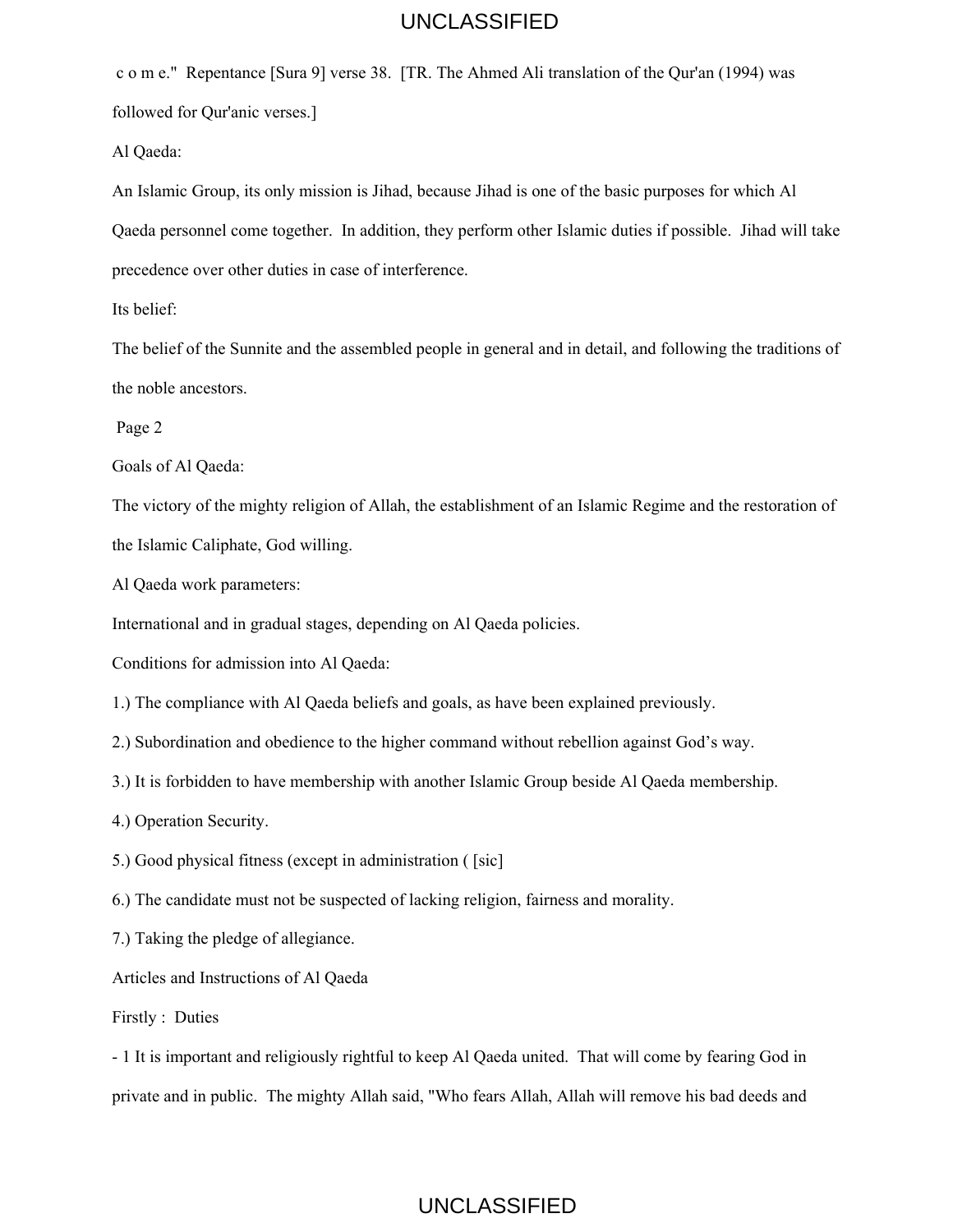reward him with good deeds." [Sura] Al Tullaq/Divorce [65:5]. And it will come by being friendly with Al Qaeda brothers and all Muslims, by best behavior, avoiding differences, cooperation and working for the good of the group. [Prophet Mohammd] said, peace upon him, "Love and compassion and sympathy between believers is like the human body: if one part of the body is sick, all the other parts of the body will come to its aid." mutafaq aley / agreed upon. [i.e., one of the accepted or canonical sayings of Mohammed] UNCLASSIFIED<br>
fullaq/Divorce [65:5]. Ar<br>
st behavior, avoiding diffe<br>
d] said, peace upon him,<br>
if one part of the body is<br>
d upon. [i.e., one of the a<br>
oiding all forms of bellige<br>
. Mighty Allah said, "O b<br>
meone ignoran

- 2 Maintaining good Islamic behavior, avoiding all forms of belligerent play, avoiding bad company and confirming any news to the smallest detail. Mighty Allah said, "O believers, if a sinner comes to you with news, verify it first, lest you attack someone ignorantly and later regret it." [Sura] Al Hajrat/Apartments [49:6]. Maintaining good moral characteristics and obedience to the parents even if they are infidels.

- 3 Eating kosher food. Prophet Mohammad said, "Allah is good, and He only accepts the good."

- 4 Maintaining as good physical fitness and military training as possible.

- 5 Do not talk about work which is delegated to you to anybody, even with Al Qaeda members. The only person you are authorized to talk to is your direct superior. If you have been delegated to a mission with other people, talking among the group must be supervised by the command.

- 6 Maintaining strong hold on your Islamic faith in general and the call for Al Jihad ideology in particular, starting with your relatives and friends. Mighty Allah said, "Warn your close relatives." [Sura] Al Shura'/Consultation. Sometimes you will be prevented from spreading these ideologies because your work requires too much secrecy.

- 7 Guard the public money belonging to Al Qaeda. The Messenger of Allah said, peace upon him, "The people who waste Allah's money, their reward will be the fire on Judgment Day." Roah Al Bukhari [a collection of the Prophet's sayings made by Al Bukhari]

- 8 Give good advice to your superiors and Al Qaeda brothers, and don't deceive them.

Secondly : Vacations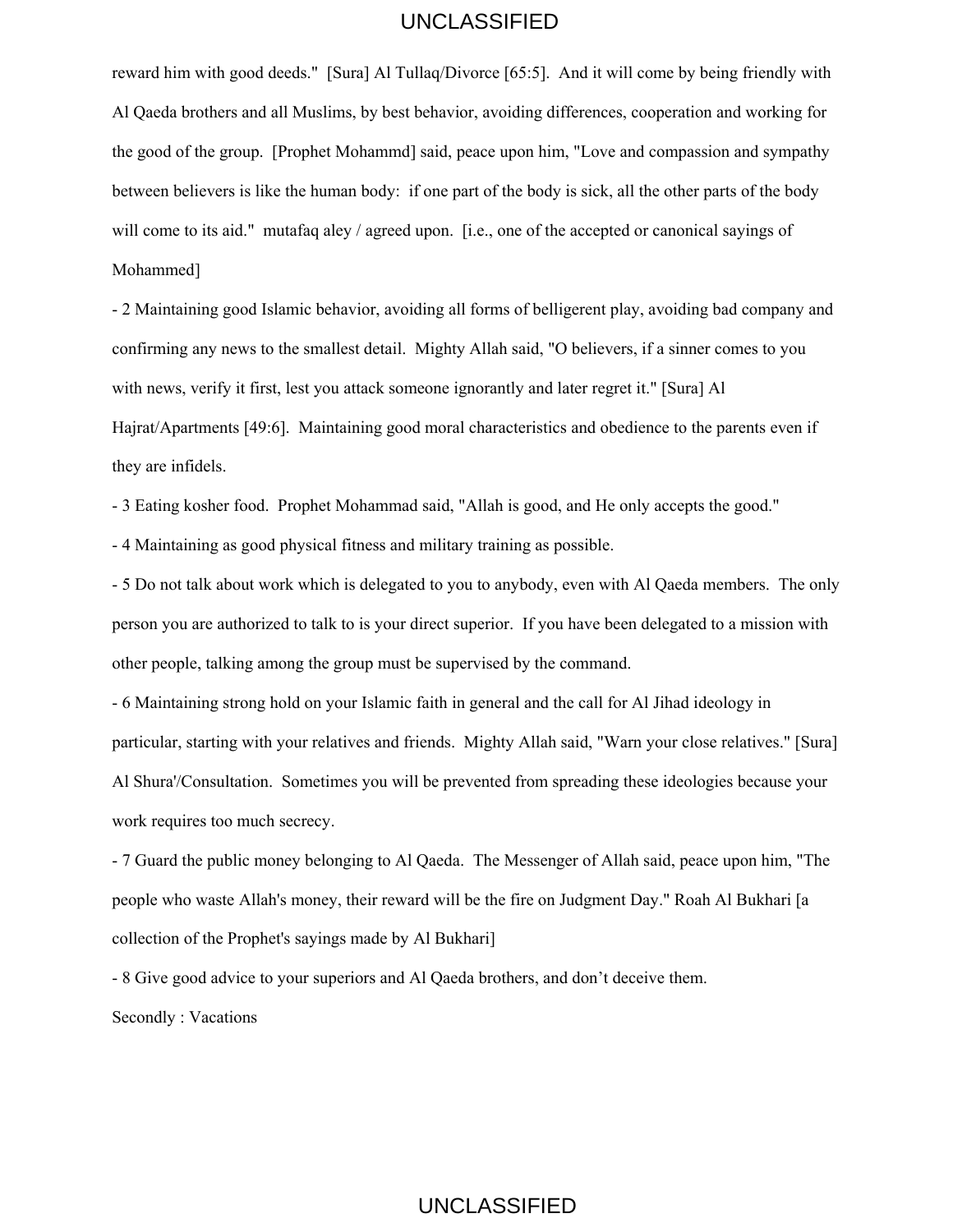Take refuge in Allah from the accursed Satan. "They alone are true believers who believe in Allah and his Messenger, and when they are with him on a matter of common concern, do not depart without obtaining his leave." [Sura] Al Noor/The Light [24:62].

Page 3

- 1 Married member: for each 3 weeks of work, 1 week vacation, Al Qaeda reserves the right to withhold the vacation up to 4 months in special occasions.

- 2 Single member: for each month of work, there will be 5 days vacation. Al Qaeda reserves the right to withhold the vacation for an indeterminate period of time on special occasions.

- 3 Vacation travel application will be submitted 2 ½ months prior to travel. Extra vacation time requests will not be granted except in special circumstances.

Thirdly : Salaries and Travel Tickets

Take refuge in Allah from the accursed Satan. "Eat and drink without waste, Allah does not like wastrels."

- 1 The salary for a married Mujahed brother is 6500 Pakistan rupees (six thousand and five hundred rupees), and 500 rupees for each child additionally.

- 2 The monthly salary for a single Mujahed is 1,000 Pakistan rupees.

- 3 A single Mujahed who has completed one full year in the organization will be issued a round trip ticket to his country with a one-month vacation. The member does not have the right to exchange the ticket for money, if he chooses not to travel. The member has the right to exchange it to make Al Haj to Mecca; Al Haj time will be deducted from his vacation time. UNCLASSIFIED<br>tan. "They alone are true<br>n on a matter of common<br>Light [24:62].<br>work, 1 week vacation, A<br>asions.<br>the, there will be 5 days va<br>ate period of time on spec<br>mitted 2 ½ months prior to<br>mstances.<br>tan. "Eat and drin

- 4 A married Mujahed and his family will have a one-month vacation and round trip ticket to his country after completion of two years in the organization. The member does not have the right to exchange the ticket for money, if he chooses not to travel.

- 5 The brother who wishes to leave Al Qaeda without legal excuse does not have the right to demand any financial assistance or special favors when he departs.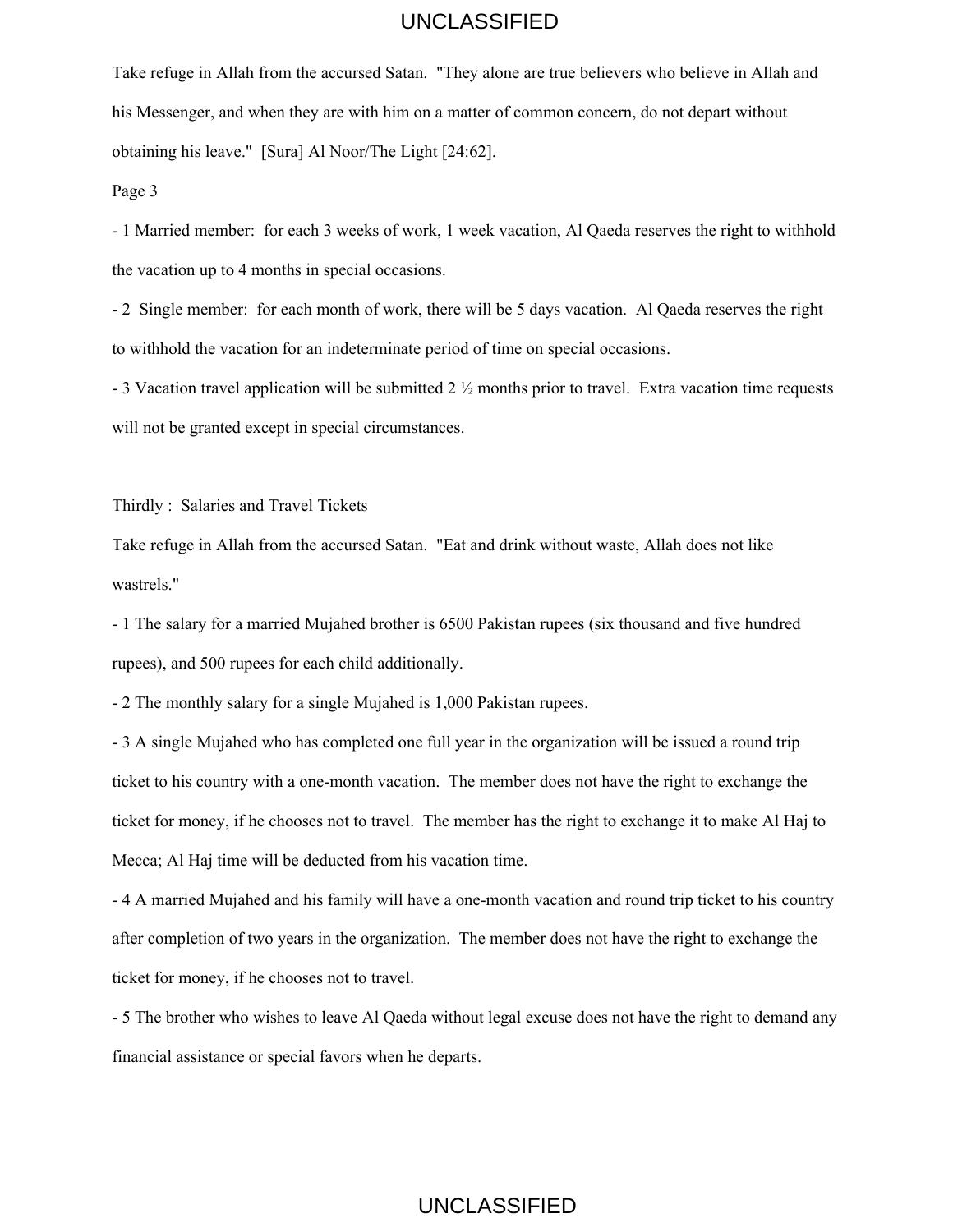#### Forthly : Rewards and Punishments

Take refuge in Allah from the evil Satan. "The answer of believers when they are called to Allah and his Messenger that he may judge between them is, 'We hear and obey.' They are the ones who will prosper." [Sura] Al Noor/The Light [24:52]. And Allah said, "When they are told, 'come to that which Allah has revealed and to the Messenger,' you should see the hypocrites how they hesitate and turn their faces away." [Sura] Al Nisa'/The Women [4:61]. And Allah said, "No believing men and women have any choice in a matter after Allah has decided it. Whoever disobeys Allah and his Messenger has clearly lost the way and gone astray." [Sura] Al Ahzab/The Allied Troops [33:36], and therefore:

- 1 Accomplish all Al Qaeda's different plans and missions according to the Shara'a Judicial System. - 2 Differences between members regarding Al Qaeda missions will be judged by qualified Al Qaeda members. This will be done through the direct superior up the chain of command to resolve the matter. - 3 If the differences are not related to Al Qaeda's work, the judgment will be made either by qualified Al Qaeda members or outside judges if the parties wish to do so. This does not include the Tempter's courts. It means any court considered legitimate by Al Qaeda. This includes high-ranking Al Qaeda and subordinates.

#### Fifthly : Advice

A - Maintain the conditions of religious equilibrium. Equilibrium is the fulfillment of the person's needs for righteousness, which depends on the following: (1) Religious devotion, which is to fulfill religious duties continuously, and to prevent oneself from falling into the ways of sin. (2) Embody the ideal of manhood: this is by doing the right things, which will bring praise, and avoiding the wrong things, which would bring shame. Allah said, "If they did what they had been advised to do, it would be better for them and they would stand fast." [Sura] Al Nisa'/The Women, and Abu Al Drda' said, "O people, good deeds before the fight, you are fighting with your good deeds." Fatah al Bari 24/6. UNCLASSIFIED<br>
"The answer of believers<br>
m is, 'We hear and obey.'<br>
Ilah said, "When they are<br>
d see the hypocrites how t<br>
1. And Allah said, "No be<br>
it. Whoever disobeys All<br>
b/The Allied Troops [33:2<br>
ans and missions acc

Page 4

B - Try your best and to the most of your ability to accomplish the rightful Al Qaeda goals. The Mighty Allah said, "Fear Allah as much as you can." [Sura] Al Taghabun/Exposition [64:16], and [Prophet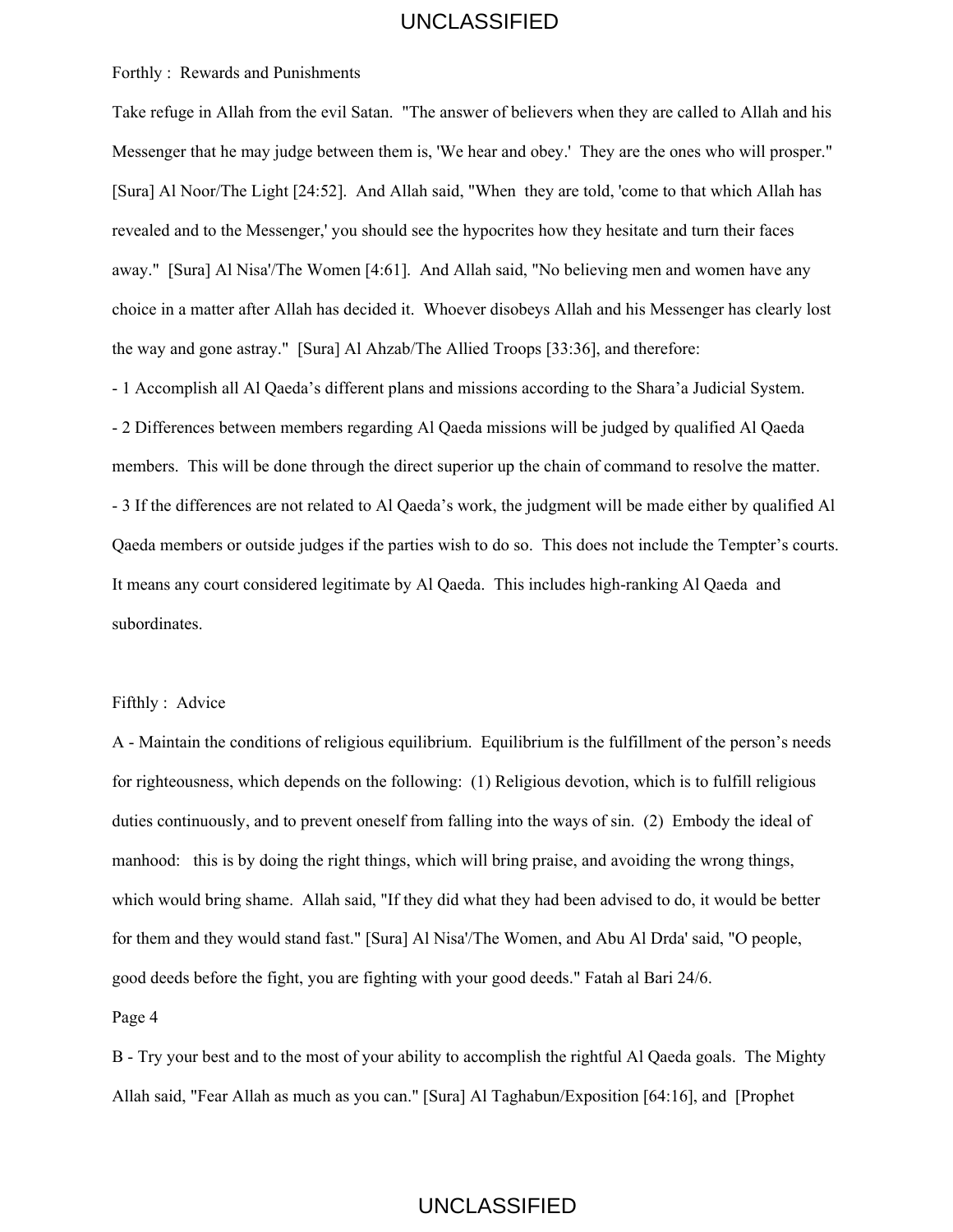Mohammed] said, peace upon him, "Whatever I order you, do the best you can," mutafaq aley / agreed upon. To do your best to the utmost of your ability is shown by the following:

(1) The best of your efforts should be to your religion, and not to worldly concerns or to your family. "You tell them, 'If your fathers and sons, your brothers and wives and families and wealth, or the business you fear may fail, and the mansions that you love, are dearer to you than Allah, his Messenger, and struggling in his cause, then wait until Allah's command arrives, for Allah does not show transgressors the way." [Sura] Al Tuba/Repentance [9:24] [Prophet Mohammed] said, peace upon him, "You are not a believer until you love me more than your parents, your children and all the people." Roah al Bekhari. (2) That your Jihad be in the service of your religion is more excellent than the infidel struggling for their iniquity; their struggle is void. Allah said, "There are some people who have loves other than Allah; the believer loves Allah more." UNCLASSIFIED<br>tever I order you, do the b<br>our ability is shown by the<br>our religion, and not to we<br>our brothers and wives ar<br>ou love, are dearer to you<br>ah's command arrives, for<br>prophet Mohammed] said<br>parents, your children

C.) Pursue the curriculum of religious law studies; take advantage of spare time to do so. That will provide the Muslim brother with Islamic vision with regard to current events. But knowledge without action is a curse to its owner; there is no value to knowledge without action.

D.) If you have a specialty, which is of value to Al Qaeda's goals, then tell your superior of it.

E.) We advise all brothers to avoid arguments in religion, and it is forbidden to speak on religion without knowledge. If any differences occur, relay them to the qualified members. Allah said, "And when any tidings of peace or war come to them they spread the news around. Had they gone to the Prophet or those in authority among them, then those who check and scrutinize would have known it." [Sura] Al Nisa' /The Women [4:83].

Sixthly : the Covenant

Its Purpose and Religious Lawfulness:

- 1 Draft Covenant:

Covenants among Moslems regarding obedience are permitted and lawful, in order to build trust among the parties. The proof is in the saying of Allah to Jacob, peace be upon him,"He said, 'I will never send him with you until you swear by Allah that you will bring him back to me, unless all of you are overtaken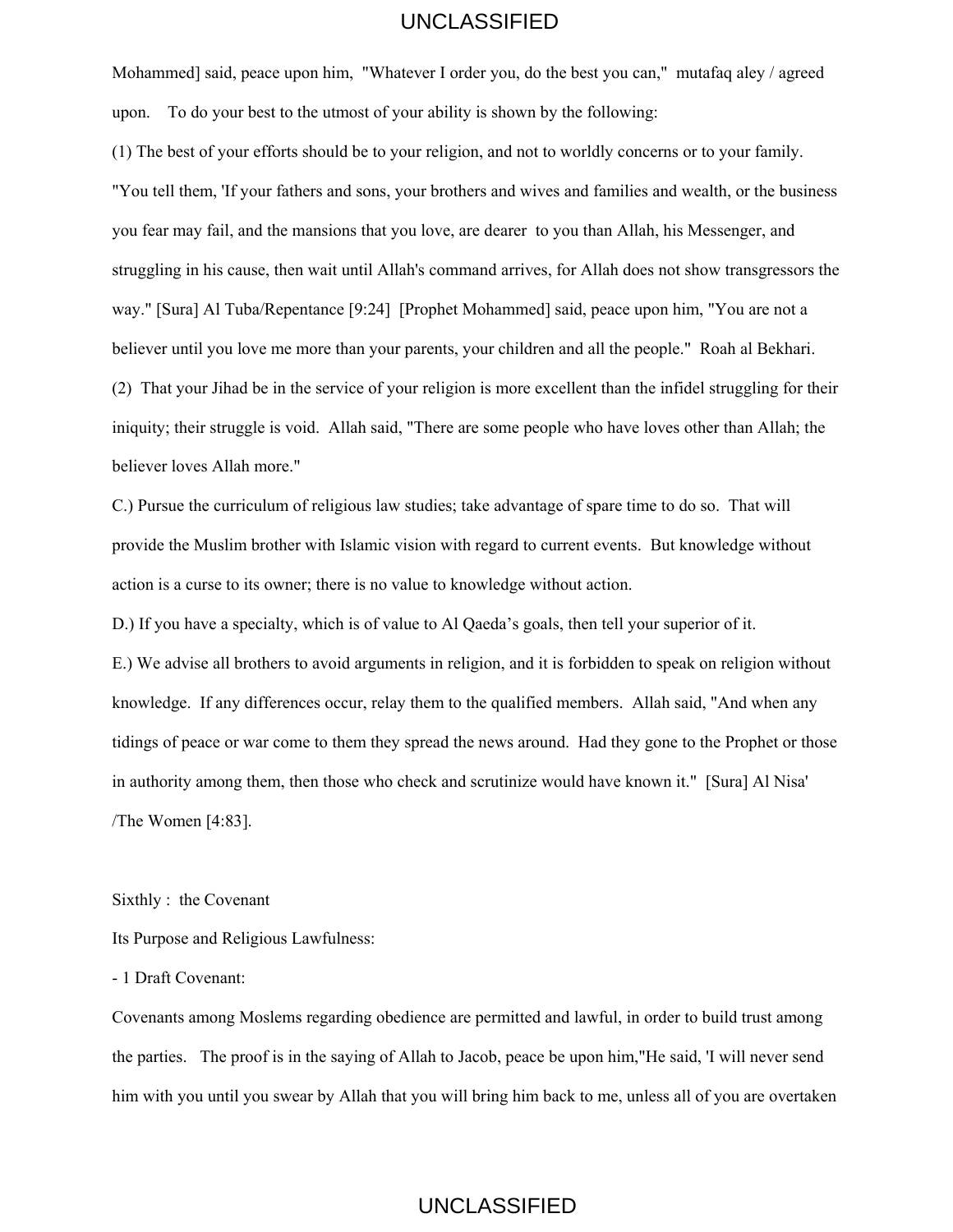(by misfortune).'' When all of them had given their promise, he said: "Allah is witness to our conversation." [Sura] Yosef/Joseph [12:66]. If a Moslem gives his word he must keep it. As Allah said, "And keep the covenant because you are responsible." [Sura] Al Isra' . And Allah said, "Fulfill your covenant with Allah, having made the covenant, and do not break your oaths once you have sworn them, as you have made Allah a witness over you." [Sura] Al Nahal/The Bees [16:91].

- 2 The purpose of the Covenant:

 There are two types of covenants: the religious lawful duty, and the permissible. The religious lawful duty, such as al-Jihad and the obedience to higher authorities, is every Muslim's duty by religious law. In such a case, allegiance means enforcing the religious lawful duty. Even without allegiance, it is still a lawful religious duty. While in the case of permissible matters, allegiance makes them religious lawful duties. He founded this case on the saying of the Mighty Allah, "If you promise, you have to fulfill your promise." Therefore Al Qaeda will take allegiance from its followers to include the obedience to its policies and goals. UNCLASSIFIED<br>iven their promise, he said<br>iof]. If a Moslem gives his<br>esponsible." [Sura] Al Isra<br>enant, and do not break you." [Sura] Al Nahal/The E<br>igious lawful duty, and the<br>bigher authorities, is eve<br>the religious lawf

Page 5

First of all, the Amir swears a Covenant

In the name of Allah the Most Benevolent, ever Merciful,

 I swear allegiance to Allah, and with his accord to become a soldier among the Muslim soldiers, to support the religion of Allah in order to make Allah's words supreme.

Covenant sworn by the brother, the Mujahed

In the name of Allah, the Most Benevolent, ever Merciful,

I swear allegiance to Allah, and with his accord to obey and listen to my superiors in good times and bad times, in good situations and bad ones, to support the religion of Allah in order to make Allah's words supreme, and to become a fighter in the name of Allah. To fight in any position through the duration of the struggle, and to keep all the secrets of Al Qaeda's missions.